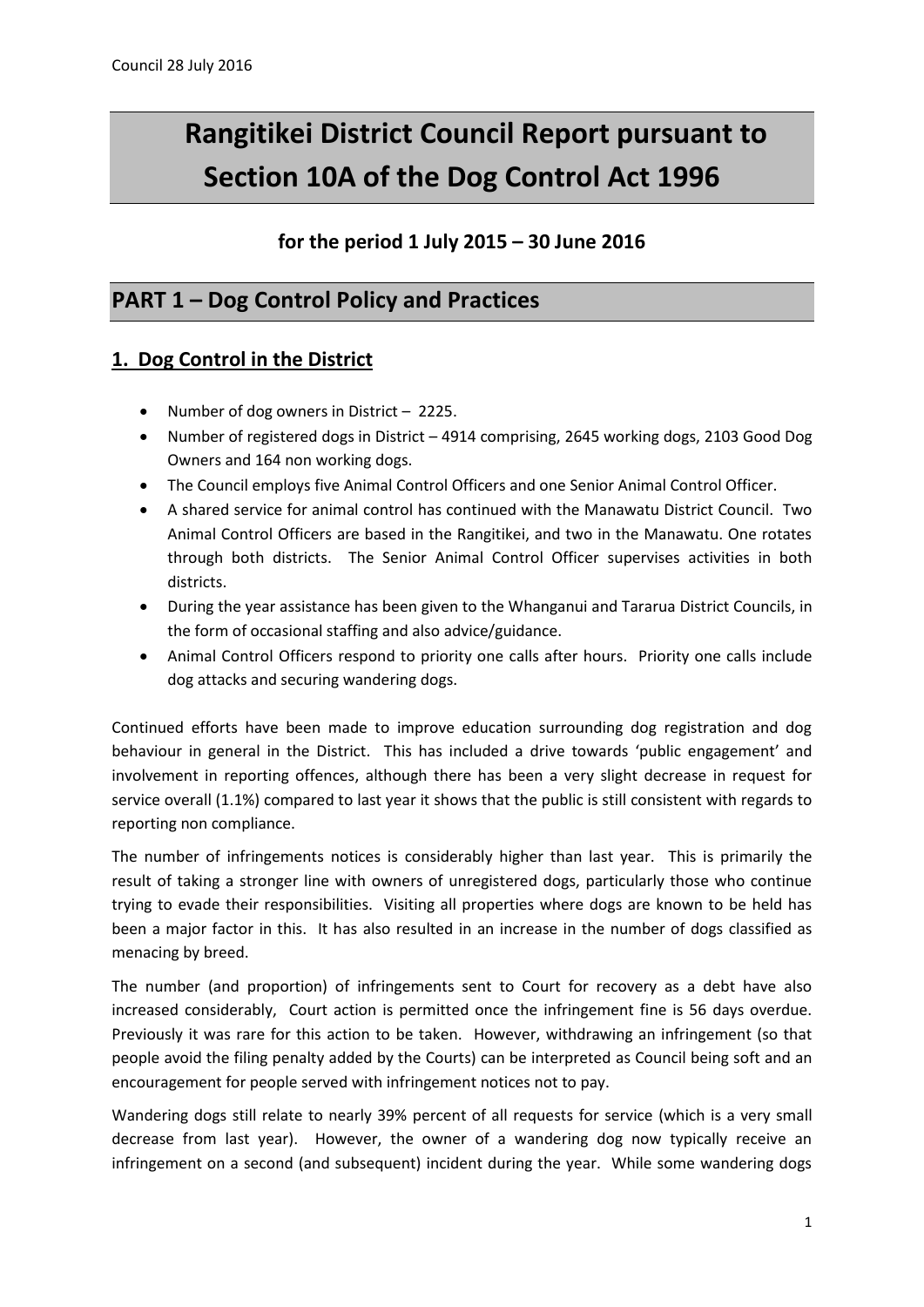are identified during patrols, we are largely dependent on people reporting them. It is vital that those who report an incident have confidence to speak up and know that they will be listened to and appropriate action taken.

# **2. Dog Control Enforcement Practices**

- Animal Control Officers responded to 1064 service requests/complaints during the reporting period in response to the following:
	- 76 attacks (human and animal includes rushing)
	- 120 barking
	- 403 wandering/stray
	- 84 Animal Welfare/Property Investigation
	- 94 Found
	- 154 Lost
	- 5 Stock Worrying
	- 128 Other (e.g. microchipping, Good Dog Owner status)
- 159 infringement notices were issued.

#### **3. Dogs Prohibited, Leash Only and Exercise Areas**

The problem of dogs in public places or otherwise prohibited areas is not one that is common within this District. When dogs are reported as wandering unaccompanied within such areas, the Animal Control Officers respond promptly.

### **4. Dog Control Registration and Other Fees**

- Non working dogs registration increased from \$175 to \$180.
- Non working neutered/spayed decreased from \$161 to \$120.
- Good Dog Owner non neutered/spayed decreased from \$69 to \$56.
- Good Dog Owner neutered/spayed increased from \$55 to \$56.
- Working Dogs increased from \$38 to \$39.

Council's intent is that the direct costs of registration and impounding are fully recovered through dog registration and impounding fees. The dog registration fees reflect the respective levels of service required by each category of dog owner. Reduced fees therefore apply to working dogs and dogs belonging to good dog owners. The good dog owner system aims to provide an incentive within the registration fee structure that promotes responsible dog ownership. The fee structure will reward dog owners who:

- adequately fence their section,
- de-sex their dog,
- have a good record of dog ownership,
- register their dog on time, and
- care for their dogs properly, i.e. provide them with a secure yard and a kennel that is weatherproof, of sufficient size, clean and sanitary.